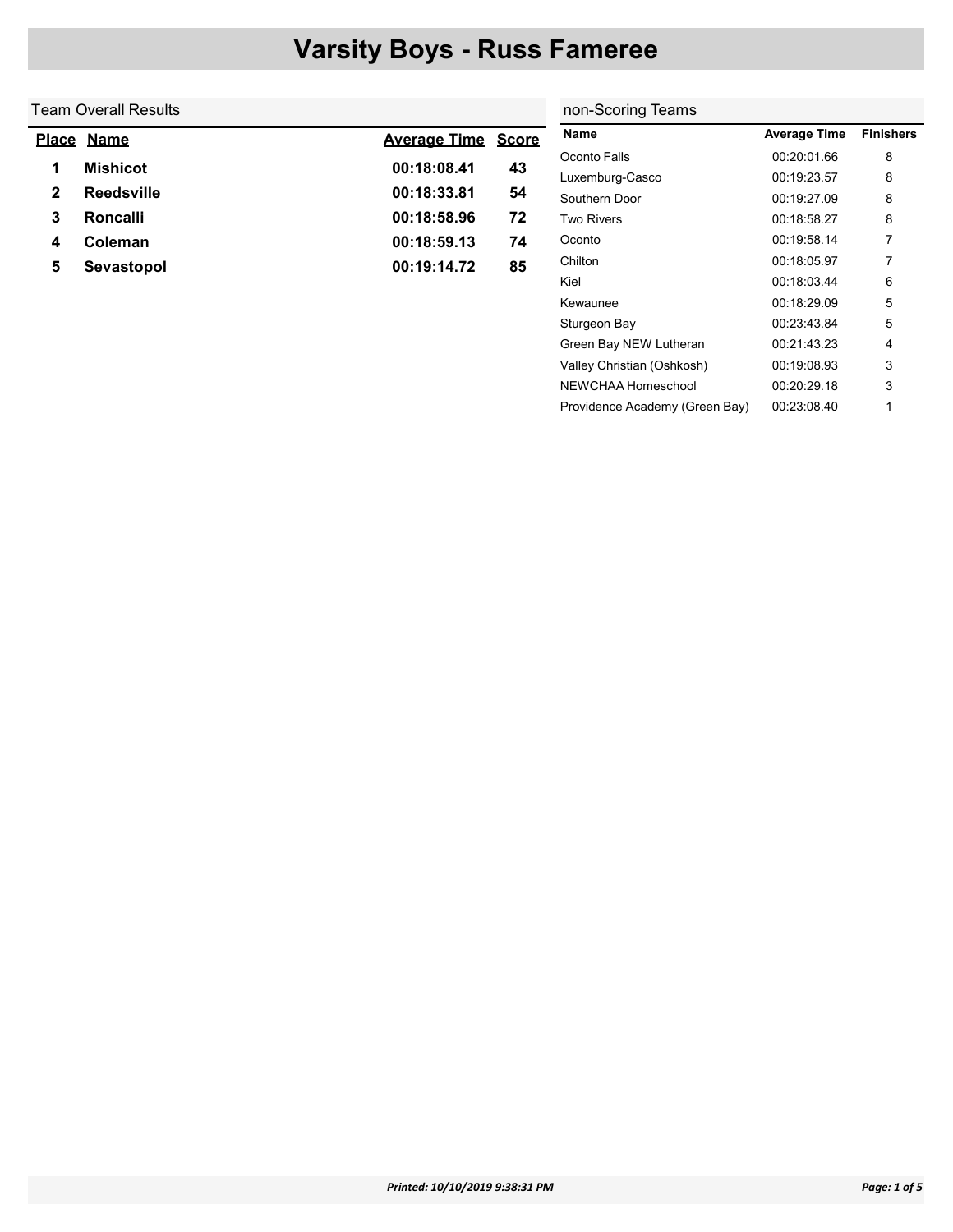Team Results

|              | Place Team Name      |                         |      |                          |             | Average Time # of Finishers Team Score |              |
|--------------|----------------------|-------------------------|------|--------------------------|-------------|----------------------------------------|--------------|
| 1            | <b>Mishicot</b>      |                         |      |                          | 00:18:08.41 | 7                                      | 43           |
|              | <b>Team Position</b> | <b>Overall Position</b> | Bib# | Name                     |             | <b>Chip Time</b>                       | <b>Score</b> |
|              | 1                    | $\overline{2}$          | 698  | <b>Kory Wiegert</b>      |             | 00:16:32.88                            | 1            |
|              | 2                    | 11                      | 692  | <b>Daniel Benfield</b>   |             | 00:17:30.36                            | 3            |
|              | 3                    | 37                      | 696  | <b>Isaac Schnell</b>     |             | 00:18:45.70                            | 11           |
|              | 4                    | 41                      | 697  | <b>Daniel Stueck</b>     |             | 00:18:50.80                            | 13           |
|              | 5                    | 48                      | 693  | <b>Peter Conrad</b>      |             | 00:19:02.32                            | 15           |
|              | 6                    | 85                      | 694  | Kaden Kowalski           |             | 00:20:42.71                            | (29)         |
|              | $\overline{7}$       | 89                      | 695  | Elijah Reimer            |             | 00:20:55.48                            | (31)         |
| $\mathbf{2}$ | <b>Reedsville</b>    |                         |      |                          | 00:18:33.81 | $\overline{7}$                         | 54           |
|              | <b>Team Position</b> | <b>Overall Position</b> | Bib# | Name                     |             | <b>Chip Time</b>                       | <b>Score</b> |
|              | 1                    | 8                       | 855  | <b>Owen Behnke</b>       |             | 00:17:22.05                            | $\mathbf{2}$ |
|              | 2                    | 27                      | 859  | <b>Matthew Oswald</b>    |             | 00:18:19.14                            | 7            |
|              | 3                    | 29                      | 858  | <b>Austin Frank</b>      |             | 00:18:28.65                            | 9            |
|              | 4                    | 54                      | 861  | <b>Jonny Timm</b>        |             | 00:19:17.12                            | 17           |
|              | 5                    | 58                      | 857  | Aren Engelbrecht         |             | 00:19:22.09                            | 19           |
|              | 6                    | 70                      | 856  | Zachary Dvorachek        |             | 00:19:55.45                            | (23)         |
|              | $\overline{7}$       | 78                      | 854  | Alvaro Aguado Camacho    |             | 00:20:13.40                            | (27)         |
| 3            | <b>Roncalli</b>      |                         |      |                          | 00:18:58.96 | 8                                      | 72           |
|              | <b>Team Position</b> | <b>Overall Position</b> | Bib# | <b>Name</b>              |             | <b>Chip Time</b>                       | <u>Score</u> |
|              | 1                    | 19                      | 667  | <b>Brayden Yanda</b>     |             | 00:18:05.65                            | 5            |
|              | 2                    | 25                      | 668  | <b>Ethan Yanda</b>       |             | 00:18:13.74                            | 6            |
|              | 3                    | 50                      | 663  | <b>Deacon Gray</b>       |             | 00:19:05.16                            | 16           |
|              | 4                    | 65                      | 662  | <b>Joe Francl</b>        |             | 00:19:34.55                            | 21           |
|              | 5                    | 71                      | 666  | Diego Sosa               |             | 00:19:55.72                            | 24           |
|              | 6                    | 84                      | 665  | Andre Konopacki          |             | 00:20:41.27                            | (28)         |
|              | 7                    | 93                      | 661  | <b>Nathan Cole</b>       |             | 00:21:03.74                            | (33)         |
|              | 8                    | 98                      | 686  | Noah Verhasselt          |             | 00:21:44.38                            | (35)         |
| 4            | Coleman              |                         |      |                          | 00:18:59.13 | 7                                      | 74           |
|              | <b>Team Position</b> | <b>Overall Position</b> | Bib# | Name                     |             | <b>Chip Time</b>                       | <b>Score</b> |
|              | 1                    | 15                      | 385  | <b>Karson Casper</b>     |             | 00:17:42.19                            | 4            |
|              | $\overline{2}$       | 28                      | 391  | <b>Noah Rennie</b>       |             | 00:18:23.42                            | 8            |
|              | 3                    | 44                      | 390  | <b>Alex Rennie</b>       |             | 00:18:56.62                            | 14           |
|              | 4                    | 69                      | 388  | <b>Ray LeMieux</b>       |             | 00:19:53.24                            | 22           |
|              | 5                    | 73                      | 389  | John Nowak               |             | 00:20:00.21                            | 26           |
|              | 6                    | 86                      | 387  | Sam King                 |             | 00:20:44.38                            | (30)         |
|              | $\overline{7}$       | 96                      | 386  | Chance Gruber            |             | 00:21:22.46                            | (34)         |
| 5            | Sevastopol           |                         |      |                          | 00:19:14.72 | 6                                      | 85           |
|              | <b>Team Position</b> | <b>Overall Position</b> | Bib# | <b>Name</b>              |             | <b>Chip Time</b>                       | <b>Score</b> |
|              | 1                    | 32                      | 894  | <b>Jake Pflieger</b>     |             | 00:18:37.54                            | 10           |
|              | 2                    | 39                      | 893  | <b>Bailey Henrickson</b> |             | 00:18:48.14                            | 12           |
|              | 3                    | 55                      | 890  | Sam Abel                 |             | 00:19:18.75                            | 18           |
|              | 4                    | 63                      | 891  | <b>Scott Andreae</b>     |             | 00:19:30.34                            | 20           |
|              | 5                    | 72                      | 896  | Noah Tomaszewski         |             | 00:19:58.85                            | 25           |
|              | 6                    | 92                      | 892  | <b>Marcus Hayes</b>      |             | 00:20:57.80                            | (32)         |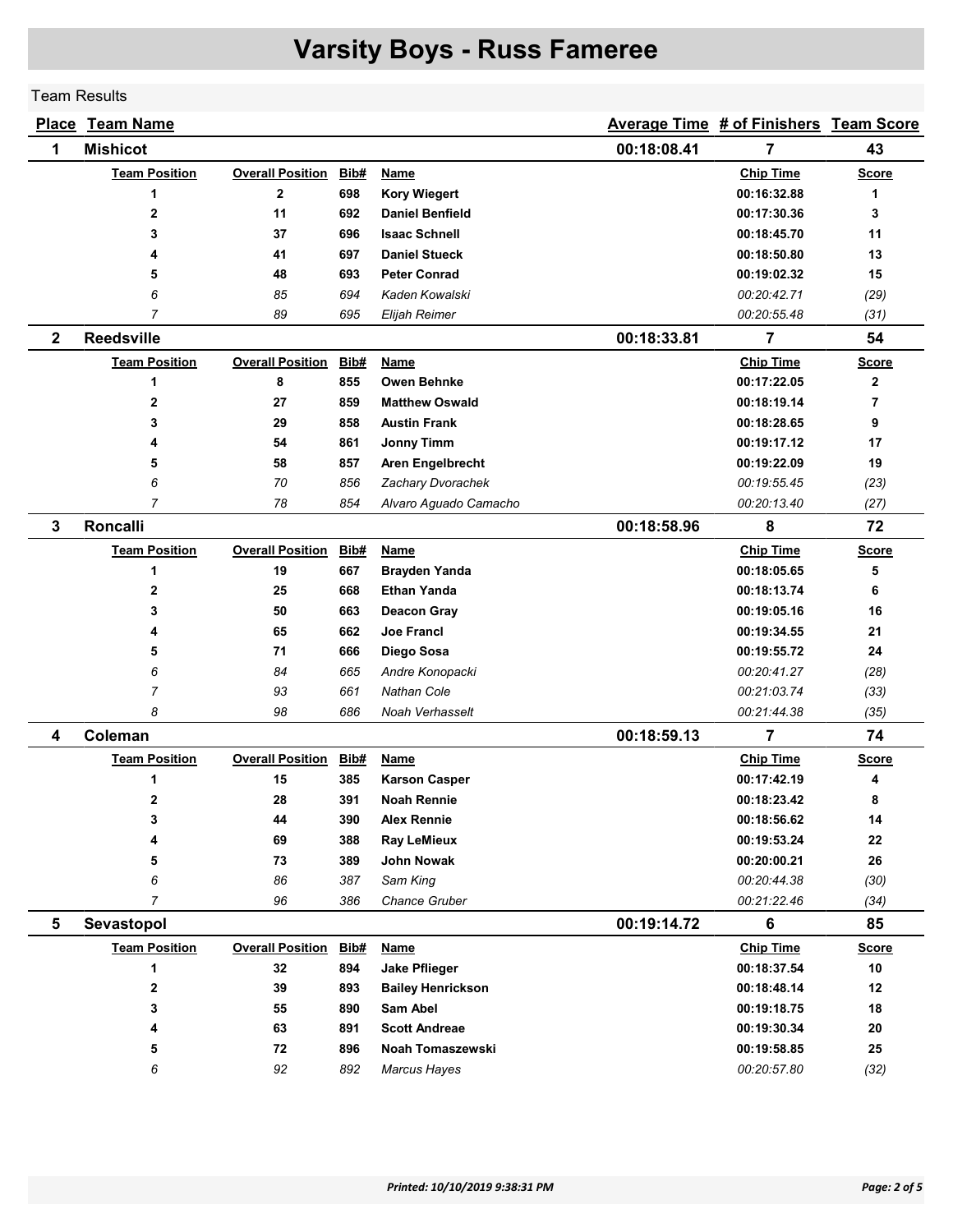#### Individual Overall Results

| <b>Overall</b> |                |      | Score Bib# Name           | <b>Class</b> | <b>Chip Time Team</b>  |                                        |
|----------------|----------------|------|---------------------------|--------------|------------------------|----------------------------------------|
| 1              | 1              | 767  | Josh Woller               | <b>JR</b>    | 00:16:21.63 Oconto     |                                        |
| 2              | 1              | 698  | <b>Kory Wiegert</b>       | <b>SR</b>    | 00:16:32.88 Mishicot   |                                        |
| 3              | 3              | 532  | <b>Travis Kohlmann</b>    | JR           | 00:17:15.18 Kiel       |                                        |
| 4              | 4              | 345  | <b>Wyatt Schmitz</b>      | SR           | 00:17:15.65 Chilton    |                                        |
| 5              | 5              | 535  | <b>Noah Watson</b>        | <b>JR</b>    | 00:17:18.16 Kiel       |                                        |
| 6              | 6              | 343  | <b>Phoenix Ladd</b>       | <b>SR</b>    | 00:17:19.30 Chilton    |                                        |
| 7              | 7              | 504  | <b>James Cullen</b>       | SR           | 00:17:19.32 Kewaunee   |                                        |
| 8              | 2              | 855  | <b>Owen Behnke</b>        | <b>SO</b>    | 00:17:22.05 Reedsville |                                        |
| 9              | 9              | 536  | <b>Hunter Westermeyer</b> | JR           | 00:17:25.91 Kiel       |                                        |
| 10             | 10             | 808  | <b>Joe Adams</b>          | SΟ           |                        | 00:17:27.27 Oconto Falls               |
| 11             | 3              | 692  | <b>Daniel Benfield</b>    | JR           | 00:17:30.36 Mishicot   |                                        |
| 12             | 12             | 563  | <b>Spencer Thiry</b>      | FR           |                        | 00:17:32.58 Luxemburg-Casco            |
| 13             | 0              | 835  | Elijah Wade               | JR           |                        | 00:17:32.74 Valley Christian (Oshkosh) |
| 14             | 13             | 342  | <b>Will Kapral</b>        | <b>SR</b>    | 00:17:35.60 Chilton    |                                        |
| 15             | 4              | 385  | <b>Karson Casper</b>      | SΟ           | 00:17:42.19 Coleman    |                                        |
| 16             | 15             | 319  | <b>Sam Dean</b>           | SR           |                        | 00:17:47.85 Southern Door              |
| 17             | 16             | 503  | <b>Cameron Cullen</b>     | <b>SO</b>    | 00:17:54.94 Kewaunee   |                                        |
| 18             | 17             | 340  | <b>Eric East</b>          | JR           | 00:18:01.70 Chilton    |                                        |
| 19             | 5              | 667  | Brayden Yanda             | FR           | 00:18:05.65 Roncalli   |                                        |
| 20             | 19             | 324  | <b>Ben Slezewski</b>      | <b>SR</b>    |                        | 00:18:11.50 Southern Door              |
| 21             | 20             | 506  | <b>Jacob Schleis</b>      | SΟ           | 00:18:11.82 Kewaunee   |                                        |
| 22             | 21             | 344  | Alek Lemke                | JR           | 00:18:12.67 Chilton    |                                        |
| 23             | 22             | 994  | <b>Gabe Ragsdale</b>      | JR           | 00:18:12.97 Two Rivers |                                        |
| 24             | 23             | 533  | <b>Alex Riebe</b>         | SR           | 00:18:13.20 Kiel       |                                        |
| 25             | 6              | 668  | <b>Ethan Yanda</b>        | SR           | 00:18:13.74 Roncalli   |                                        |
| 26             | 25             | 810  | <b>Brendan Konitzer</b>   | SR           |                        | 00:18:17.72 Oconto Falls               |
| 27             | $\overline{7}$ | 859  | <b>Matthew Oswald</b>     | <b>SR</b>    | 00:18:19.14 Reedsville |                                        |
| 28             | 8              | 391  | <b>Noah Rennie</b>        | SR           | 00:18:23.42 Coleman    |                                        |
| 29             | 9              | 858  | <b>Austin Frank</b>       | SR           | 00:18:28.65 Reedsville |                                        |
| 30             | 29             | 814  | <b>Braden Uelman</b>      | <b>JR</b>    |                        | 00:18:28.76 Oconto Falls               |
| 31             | 30             | 995  | <b>Rosslee Reed</b>       | SR           | 00:18:31.23 Two Rivers |                                        |
| 32             | 10             | 894  | Jake Pflieger             | SR           | 00:18:37.54 Sevastopol |                                        |
| 33             | (32)           | 346  | <b>Brady Woelfel</b>      | <b>FR</b>    | 00:18:38.41 Chilton    |                                        |
| 34             | 33             | 992  | <b>Conner Hartwig</b>     | JR           | 00:18:39.67 Two Rivers |                                        |
| 35             | 34             | 531  | Alex Karls                | SO           | 00:18:40.79 Kiel       |                                        |
| 36             | 35             | 813  | <b>Isaac Raddatz</b>      | SO           |                        | 00:18:41.63 Oconto Falls               |
| 37             | 11             | 696  | <b>Isaac Schnell</b>      | SR           | 00:18:45.70 Mishicot   |                                        |
| 38             | 37             | 560  | Lucas Joniaux             | SR           |                        | 00:18:45.86 Luxemburg-Casco            |
| 39             | $12 \,$        | 893  | <b>Bailey Henrickson</b>  | JR           | 00:18:48.14 Sevastopol |                                        |
| 40             | 39             | 996  | <b>Spencer Salta</b>      | <b>JR</b>    | 00:18:49.34 Two Rivers |                                        |
| 41             | 13             | 697  | <b>Daniel Stueck</b>      | SO           | 00:18:50.80 Mishicot   |                                        |
| 42             | 41             | 991  | <b>Zach Fries</b>         | SO           |                        | 00:18:51.31 Two Rivers                 |
| 43             | 42             | 505  | Jordan Lamack             | <b>FR</b>    | 00:18:54.63 Kewaunee   |                                        |
| 44             | 14             | 390  | <b>Alex Rennie</b>        | <b>SO</b>    | 00:18:56.62 Coleman    |                                        |
| 45             | 44             | 922  | Jace Johnson              | SO           |                        | 00:18:58.47 Sturgeon Bay               |
| 46             | 45             | 761  | Logan Allan               | JR           | 00:19:00.96 Oconto     |                                        |
| 47             | (46)           | 1534 | <b>Bryan Villwock</b>     | FR.          | 00:19:01.53 Two Rivers |                                        |
| 48             | 15             | 693  | <b>Peter Conrad</b>       | SR           | 00:19:02.32 Mishicot   |                                        |
| 49             | 48             | 318  | nick Dean                 | <b>FR</b>    |                        | 00:19:04.48 Southern Door              |
| 50             | 16             | 663  | <b>Deacon Gray</b>        | <b>FR</b>    | 00:19:05.16 Roncalli   |                                        |
| 51             | 50             | 562  | <b>Michael Otradovec</b>  | SO           |                        | 00:19:07.08 Luxemburg-Casco            |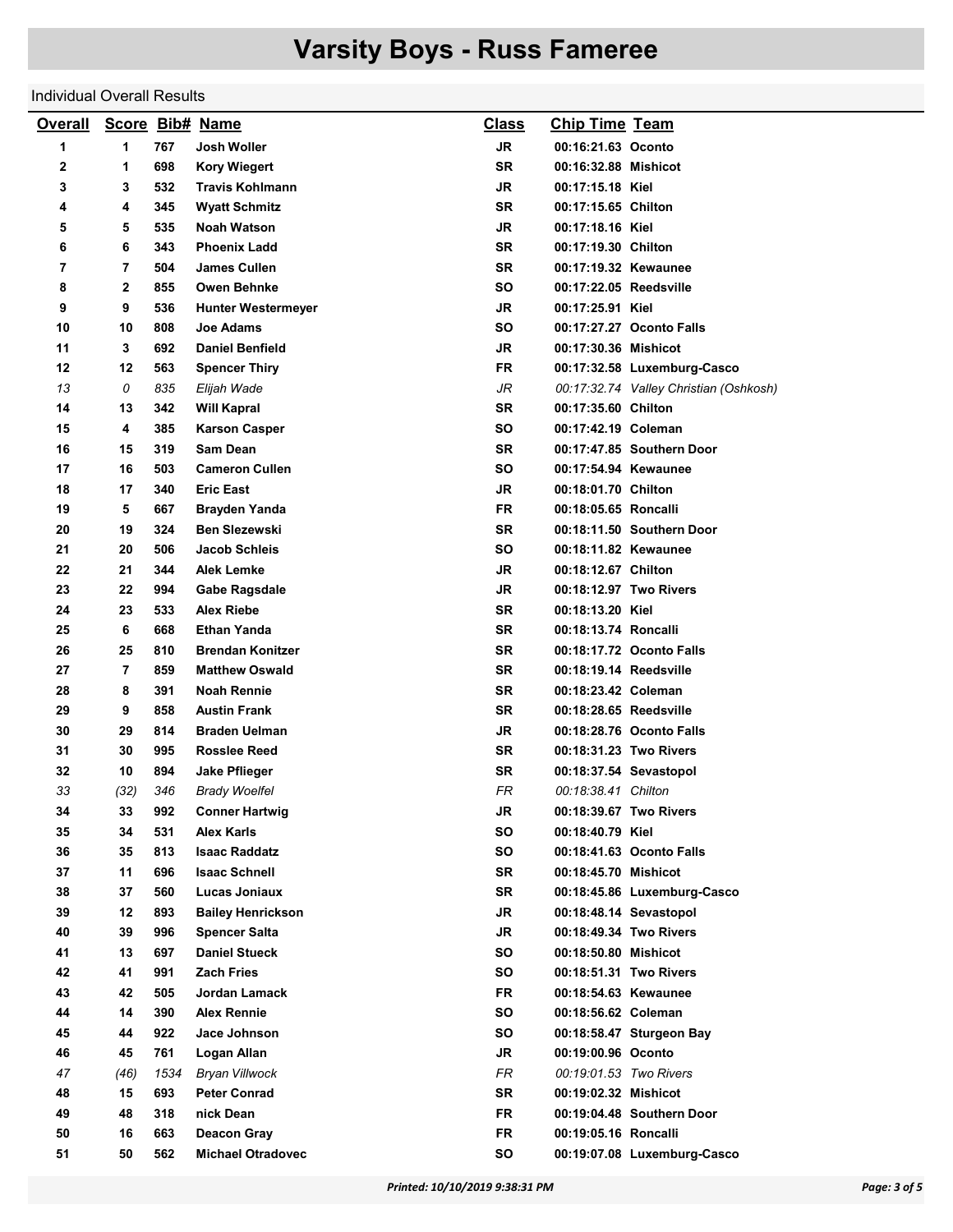| 52  | 0    | 492 | Jacob Welch             | JR        |                        | 00:19:09.27 NEWCHAA Homeschool             |
|-----|------|-----|-------------------------|-----------|------------------------|--------------------------------------------|
| 53  | 51   | 557 | <b>Tanner Alsteen</b>   | <b>JR</b> |                        | 00:19:12.64 Luxemburg-Casco                |
| 54  | 17   | 861 | <b>Jonny Timm</b>       | <b>JR</b> | 00:19:17.12 Reedsville |                                            |
| 55  | 18   | 890 | Sam Abel                | JR        | 00:19:18.75 Sevastopol |                                            |
| 56  | 54   | 559 | <b>Gabe Havel</b>       | FR        |                        | 00:19:18.90 Luxemburg-Casco                |
| 57  | 0    | 834 | Caleb Stertz            | FR        |                        | 00:19:21.84 Valley Christian (Oshkosh)     |
| 58  | 19   | 857 | Aren Engelbrecht        | <b>JR</b> | 00:19:22.09 Reedsville |                                            |
| 59  | 56   | 921 | <b>Bennet Johnson</b>   | <b>SO</b> |                        | 00:19:24.50 Sturgeon Bay                   |
| 60  | 57   | 323 | <b>Zach Olson</b>       | <b>SR</b> |                        | 00:19:24.52 Southern Door                  |
| 61  | 58   | 320 | <b>Grant Englebert</b>  | <b>JR</b> |                        | 00:19:25.43 Southern Door                  |
| 62  | (59) | 534 | <b>Nicholas Schmitz</b> | JR        | 00:19:27.42 Kiel       |                                            |
| 63  | 20   | 891 | <b>Scott Andreae</b>    | JR        | 00:19:30.34 Sevastopol |                                            |
| 64  | (61) | 997 | Wil Schmid              | SR        | 00:19:32.34 Two Rivers |                                            |
| 65  | 21   | 662 | <b>Joe Francl</b>       | <b>SR</b> | 00:19:34.55 Roncalli   |                                            |
| 66  | (63) | 341 | <b>Will Fuerbringer</b> | FR        | 00:19:38.47 Chilton    |                                            |
| 67  | (64) | 322 | Mason Massart           | SO        |                        | 00:19:38.71 Southern Door                  |
| 68  | 0    | 493 | <b>Wyatt Wiesner</b>    | FR        |                        | 00:19:42.02 NEWCHAA Homeschool             |
| 69  | 22   | 388 | <b>Ray LeMieux</b>      | FR        | 00:19:53.24 Coleman    |                                            |
| 70  | (23) | 856 | Zachary Dvorachek       | <b>FR</b> | 00:19:55.45 Reedsville |                                            |
| 71  | 24   | 666 | Diego Sosa              | <b>SR</b> | 00:19:55.72 Roncalli   |                                            |
| 72  | 25   | 896 | Noah Tomaszewski        | <b>JR</b> | 00:19:58.85 Sevastopol |                                            |
| 73  | 26   | 389 | John Nowak              | <b>FR</b> | 00:20:00.21 Coleman    |                                            |
| 74  | 70   | 763 | <b>Bryton Fuller</b>    | <b>FR</b> | 00:20:02.14 Oconto     |                                            |
| 75  | 71   | 507 | <b>Dalton Sisel</b>     | JR        | 00:20:04.76 Kewaunee   |                                            |
| 76  | (72) | 998 | <b>Bailey Thelen</b>    | JR        | 00:20:07.74 Two Rivers |                                            |
| 77  | (73) | 317 | <b>Kyle Conard</b>      | JR        |                        | 00:20:12.13 Southern Door                  |
| 78  | (27) | 854 | Alvaro Aguado Camacho   | SO        | 00:20:13.40 Reedsville |                                            |
| 79  | (75) | 561 | Logan Kasten            | JR        |                        | 00:20:20.26 Luxemburg-Casco                |
| 80  | (76) | 564 | Weiss Waege             | SO        |                        | 00:20:25.58 Luxemburg-Casco                |
| 81  | (77) | 558 | <b>Emilio Feldt</b>     | SR        |                        | 00:20:25.65 Luxemburg-Casco                |
| 82  | 0    | 833 | Joshua Lehman           | JR        |                        | 00:20:32.20 Valley Christian (Oshkosh)     |
| 83  | 0    | 474 | Joe Misovec             | SO        |                        | 00:20:33.70 Green Bay NEW Lutheran         |
| 84  | (28) | 665 | Andre Konopacki         | JR        | 00:20:41.27 Roncalli   |                                            |
| 85  | (29) | 694 | Kaden Kowalski          | FR        | 00:20:42.71 Mishicot   |                                            |
| 86  | (30) | 387 | Sam King                | SR        | 00:20:44.38 Coleman    |                                            |
| 87  | 0    | 473 | Luke Janitch            | FR        |                        | 00:20:53.93 Green Bay NEW Lutheran         |
| 88  | 81   | 764 | Angel Jordan            | <b>FR</b> | 00:20:54.64 Oconto     |                                            |
| 89  | (31) | 695 | Elijah Reimer           | SR        | 00:20:55.48 Mishicot   |                                            |
| 90  | 83   | 766 | <b>Preston Williams</b> | <b>JR</b> | 00:20:56.76 Oconto     |                                            |
| 91  | (84) | 765 | Josh Maynard            | SO        | 00:20:57.44 Oconto     |                                            |
| 92  | (32) | 892 | <b>Marcus Hayes</b>     | SO        | 00:20:57.80 Sevastopol |                                            |
| 93  | (33) | 661 | <b>Nathan Cole</b>      | FR        | 00:21:03.74 Roncalli   |                                            |
| 94  | 87   | 812 | <b>Damian Murphy</b>    | <b>SR</b> |                        | 00:21:09.37 Oconto Falls                   |
| 95  | (88) | 809 | <b>Tyler Budz</b>       | SR        |                        | 00:21:19.76 Oconto Falls                   |
| 96  | (34) | 386 | <b>Chance Gruber</b>    | SO        | 00:21:22.46 Coleman    |                                            |
| 97  | (90) | 762 | Sean Durand             | SR        | 00:21:33.38 Oconto     |                                            |
| 98  | (35) | 686 | Noah Verhasselt         | SO        | 00:21:44.38 Roncalli   |                                            |
| 99  | 0    | 476 | Joey Servais            | FR        |                        | 00:21:51.96 Green Bay NEW Lutheran         |
| 100 | (92) | 332 | <b>Austin Falish</b>    | JR        |                        | 00:21:52.15 Southern Door                  |
| 101 | (93) | 811 | <b>Matthew Loberger</b> | SR        |                        | 00:22:24.15 Oconto Falls                   |
| 102 | (94) | 815 | Grant Yuma              | SO        |                        | 00:22:24.61 Oconto Falls                   |
| 103 | 0    | 490 | Louie Juidici           | FR        |                        | 00:22:36.26 NEWCHAA Homeschool             |
| 104 | 0    | 500 | Micah Azure             | JR        |                        | 00:23:08.40 Providence Academy (Green Bay) |
| 105 | 0    | 475 | Taran Rai               | SR        |                        | 00:23:33.32 Green Bay NEW Lutheran         |